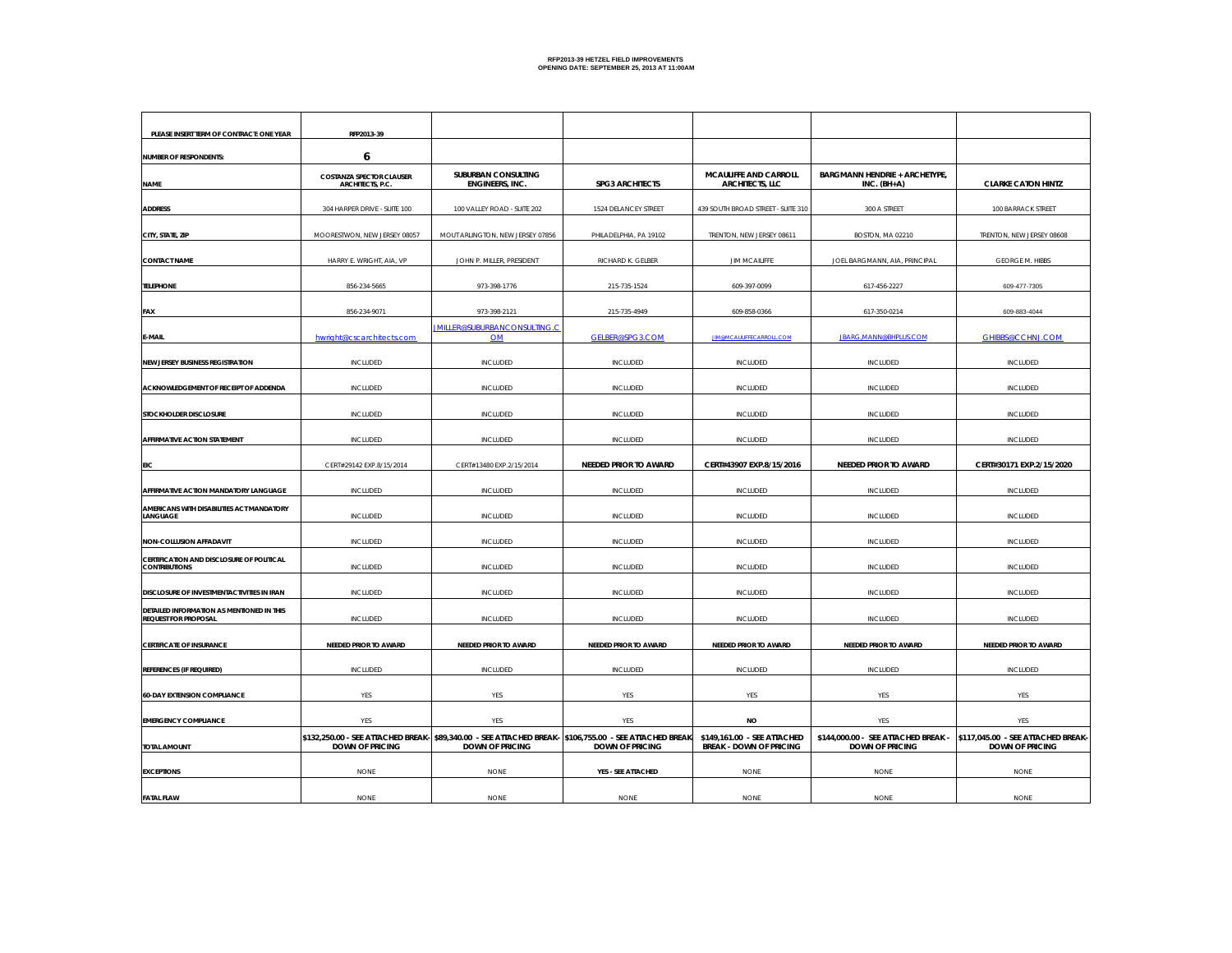

## Documentation

#### PROPOSAL FORM

#### **PROPOSAL**

The undersigned respondent declares that he/she has read the Notice of Request for Proposal, Instructions to Respondents, Affidavits and Scope of Services, Requirements, Evaluation<br>Criteria attached, that he/she has determined the conditions affecting the proposal agrees, if this proposal is accepted, to furnish and deliver the following:

(SIGNATURE BY AUTHORIZED REPRESENTATIVE)

The undersigned is a Corporation, Partnership or Individual under the laws of the State of

having its principal office at 304 Harper Drive, Suite 100, Moorestown, NJ 08057 New Jersey

| <b>COMPANY:</b>   | Costanza Spector Clauser Architects, P.C. |
|-------------------|-------------------------------------------|
| <b>ADDRESS:</b>   | 304 Harper Drive, Suite 100               |
|                   | Moorestown, New Jersey 08057              |
| FED. ID No.:      | 22-2880182                                |
| NAME:             | Harry E. Wright, AIA, Vice President      |
| <b>TELEPHONE:</b> | 856-234-5665                              |
| FAX:              | 856-234-9071                              |
| E-MAIL:           | hwright@cscarchitects.com                 |
| DATE:             | October 4, 2013                           |
|                   |                                           |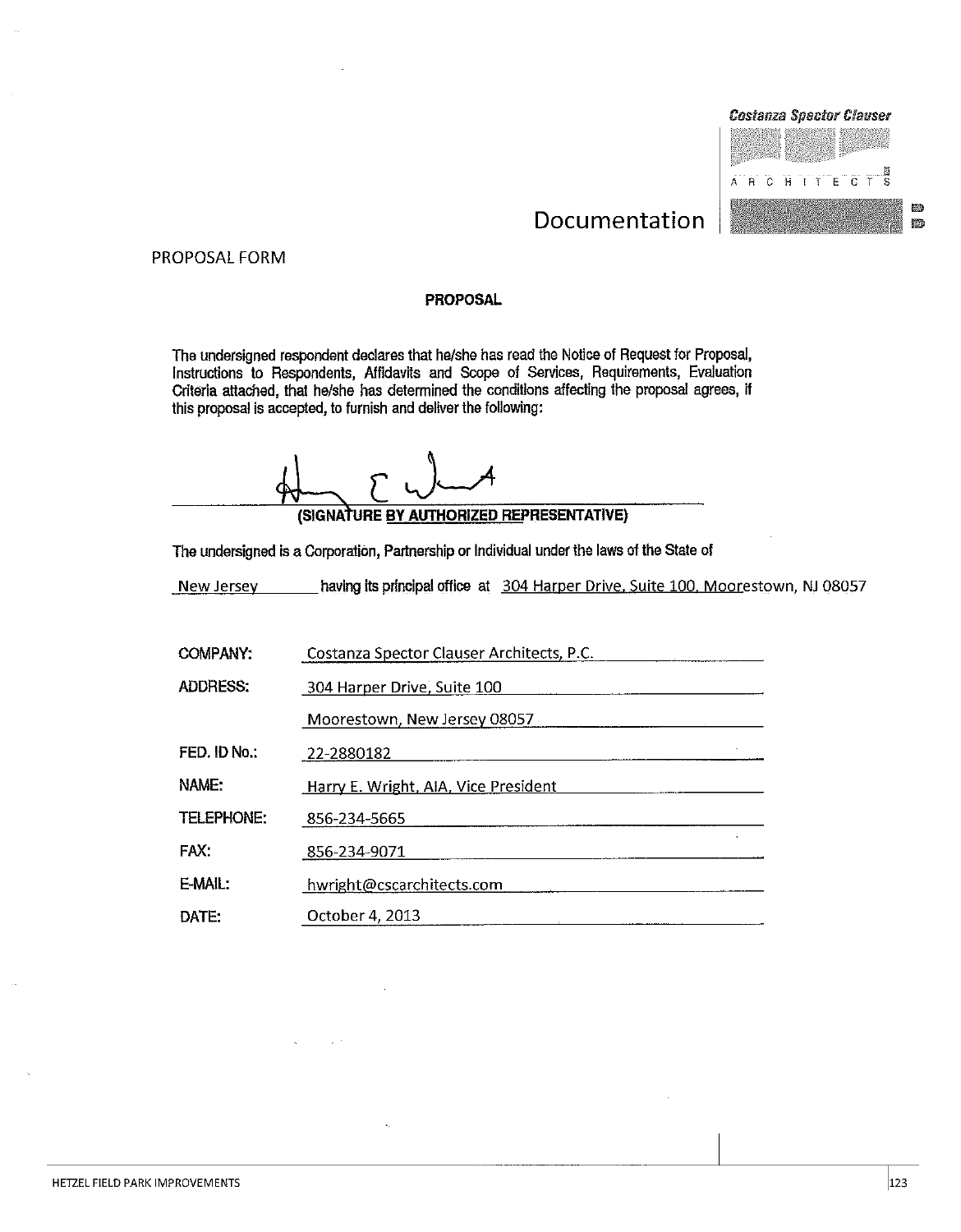



憠

p.

## Documentation

**PRICE FORM** 

#### **PRICE FORM**

#### Professional Architectural And Engineering Services For Design Development And Construction Document Preparation **Hetzel Field Park Improvements Trenton, New Jersey**

An Officer of the Respondent Firm must sign and date this Price Form and return with the proposal.

| Description                                                                                                   | Unit      | Qty. | Unit price (\$) | Total (\$) |
|---------------------------------------------------------------------------------------------------------------|-----------|------|-----------------|------------|
| Task Item 1 - Architectural Design<br>Services including Schematic Design<br>Phase & Design Development Phase | LS.       | 1    |                 | \$59,740.  |
| Task Item 2 - Construction Documents                                                                          | LS.       | 1    |                 | \$57,584.  |
| Task Item 3 - Assistance with Bidding                                                                         | LS.       | 1    |                 | \$6,775.   |
| Task Item 4 - Construction Phase Support<br>Services                                                          | <b>HR</b> | 60   | $*150.$         | \$8,250.   |

Note: "LS" = Lump Sum; "HR" = Hour

\* Consultant Fixed Hourly Rate For Additional Authorized Services Requested.

On the lines below, insert the Total Price for the entire Scope of Services including General Requirements, Task Item 1 - Architectural Design Services (including Schematic Design Phase & Design Development Phase), Task Item 2 - Construction Documents, Task Item 3 - Assistance with Bidding, and Task Item 4 - Construction Phase Support Services.

One Hundred Thirty Two Thousand Two Hundred and Fifty Dollars

**Total Amount in words**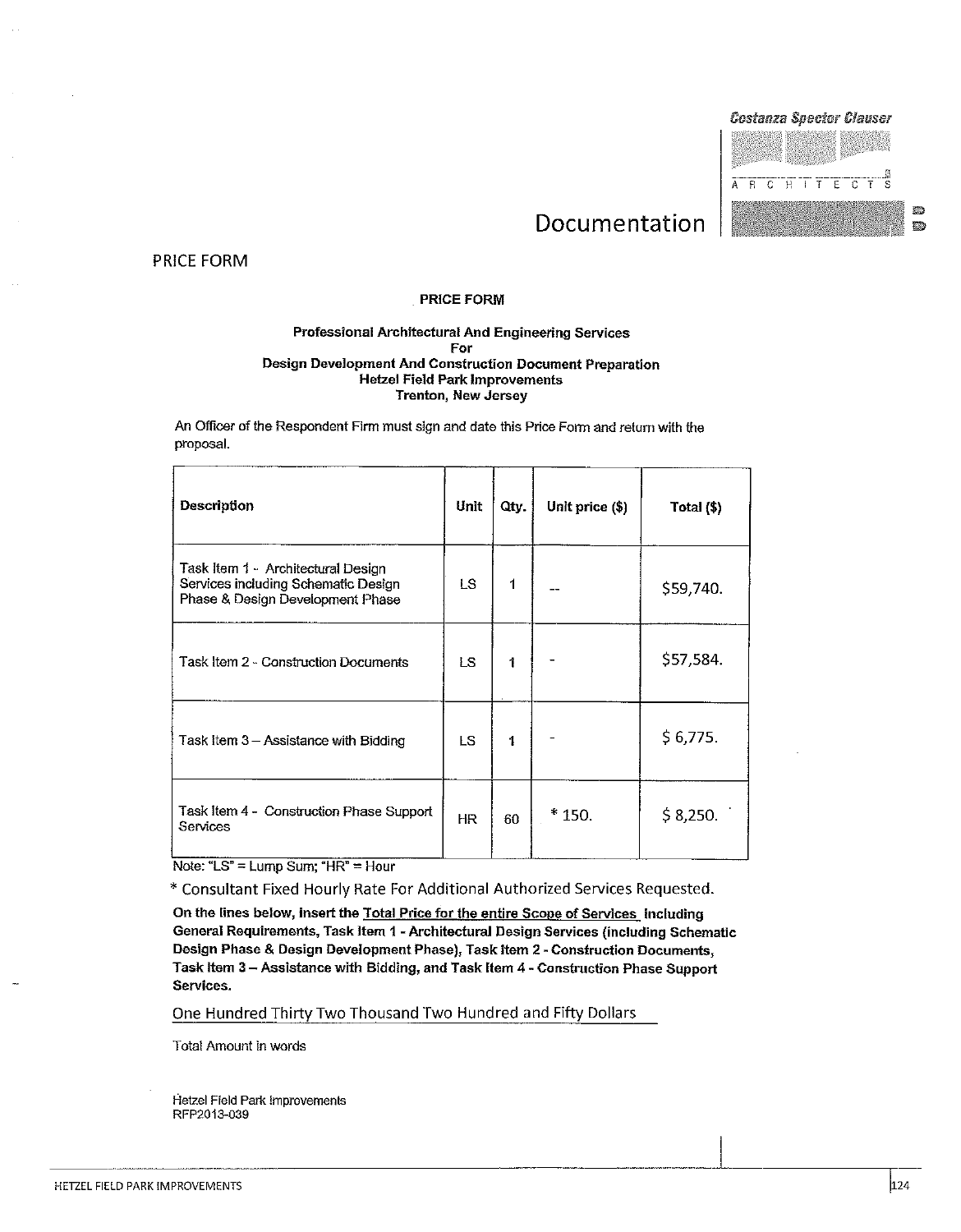#### **Costanza Spector Clauser**



Ø

Ð

## Documentation

#### **PRICE FORM**

#### \$132,250.00

**Total Amount in numbers** 

The undersigned proposes to furnish and deliver the above goods/services pursuant to the RFP and made part hereof. The price provided in the Price Form shall include all equipment, materials, supplies, labor, subcontractor's fees, per diem, overhead, insurance, profit, taxes, shipping fees, warranties, submittal preparations, conformance with health and safety protocols, compliance with all regulations and other incidentals required to complete the Work as described in the Scope of Services.

| Costanza Spector Clauser Architects, P.C. 22-2880182                 |                                           |
|----------------------------------------------------------------------|-------------------------------------------|
| Company                                                              | Federal ID#                               |
| 304 Harper Drive, Suite 100, Moorestown, New Jersey 08057<br>Address |                                           |
| Signature of Authorized Agent                                        | Harry E. Wright, AIA<br><b>Print Name</b> |
| <b>Vice President</b>                                                | October 4, 2013                           |
| Title                                                                | Date                                      |
| 856-234-5665                                                         | hwright@cscarchitects.com                 |
| Telephone Number                                                     | E-mail Address                            |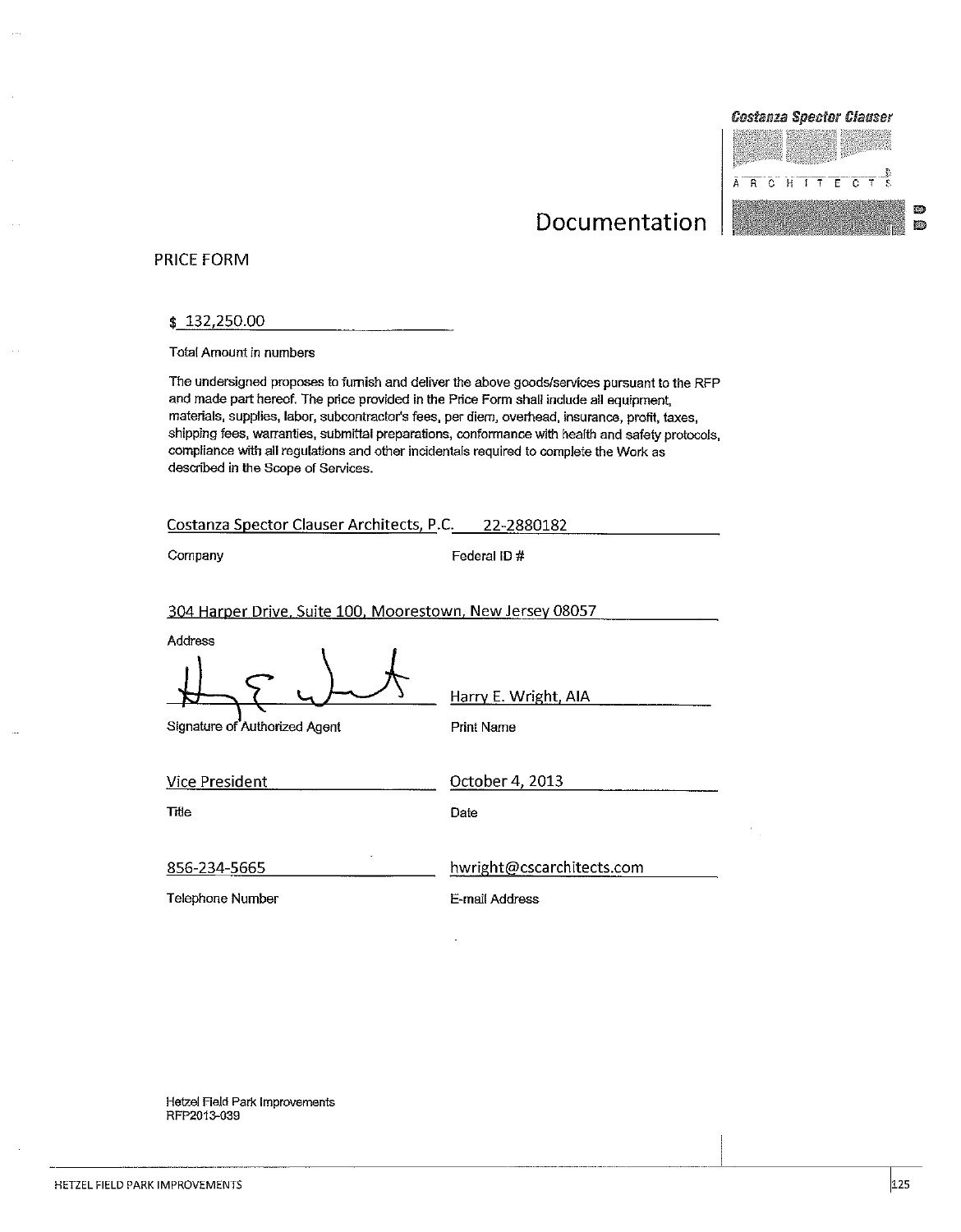The undersigned respondent declares that he/she has read the Notice of Request for Proposal, Instructions to Respondents, Affidavits and Scope of Services, Requirements, Evaluation Criteria attached, that he/she has determined the conditions affecting the proposal agrees, if this proposal is accepted, to furnish and deliver the following:

|                   | (SIGNATURE BY AUTHORIZED REPRESENTATIVE)                                                   |  |  |
|-------------------|--------------------------------------------------------------------------------------------|--|--|
|                   | The undersigneඒ⁄is a Corporation, Partnership or Individual under the laws of the State of |  |  |
|                   | New Jersey having its principal office at See Below                                        |  |  |
|                   |                                                                                            |  |  |
| COMPANY:          | Suburban Consulting Engineers, Inc.                                                        |  |  |
| <b>ADDRESS:</b>   | 100 Valley Road, Ste. 202                                                                  |  |  |
|                   | Mount Arlington, N.J. 07856                                                                |  |  |
| FED. ID No.:      | 22-2750971                                                                                 |  |  |
| NAME:             | John P. Miller - President                                                                 |  |  |
| <b>TELEPHONE:</b> | (973) 398–1776                                                                             |  |  |
| FAX:              | (973) 398-2121                                                                             |  |  |
| E-MAIL:           | jmiller@suburbanconsulting.com                                                             |  |  |
| DATE:             | -30-13                                                                                     |  |  |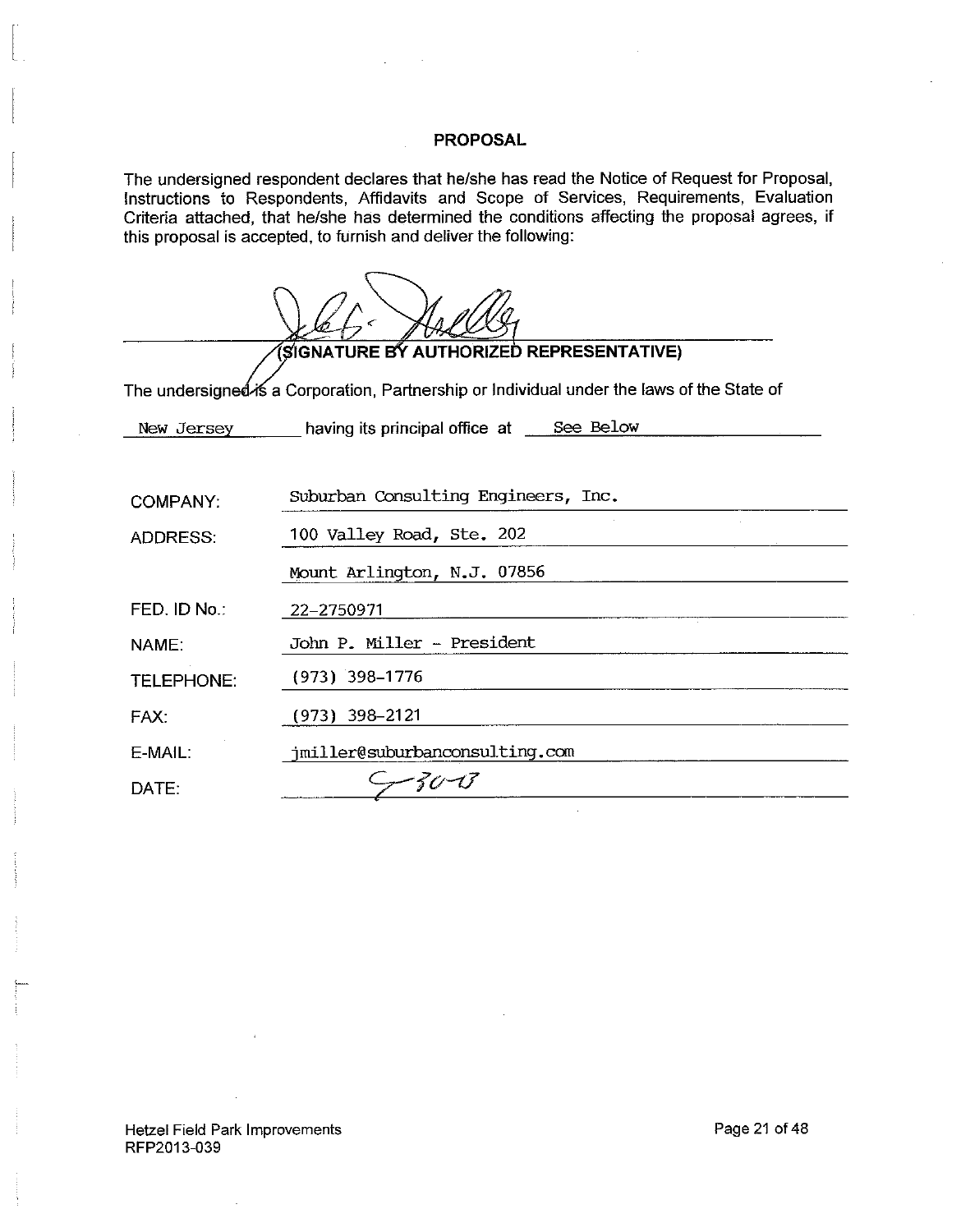#### **Professional Architectural Services** For **Repairs and Renovations** The Mill Hill Playhouse **Front & Montgomery Streets Trenton, New Jersey**

An Officer of the Respondent Firm must sign and date this Price Form and return with the proposal.

| <b>Description</b>                                                                                            | Unit      | Qty. | Unit price (\$) | Total (\$) |
|---------------------------------------------------------------------------------------------------------------|-----------|------|-----------------|------------|
| Task Item 1 - Architectural Design<br>Services including Schematic Design<br>Phase & Design Development Phase | LS.       | 1    | \$29,000        | \$29,000   |
| <b>Task Item 2 - Construction Documents</b>                                                                   | <b>LS</b> | 1    | \$52,000        | \$52,000   |
| Task Item 3 - Assistance with Bidding                                                                         | LS.       | 1    | \$2,340         | \$2,340    |
| Task Item 4 - Construction Phase Support<br><b>Services</b>                                                   | <b>HR</b> | 60   | \$100           | \$6,000    |

On the lines below, insert the Total Price for the entire Scope of Services, including General Requirements, Task Item 1 - Architectural Design Services (including Schematic Design Phase & Design Development Phase), Task Item 2 - Construction Documents, Task Item 3 - Assistance with Bidding, and Task Item 4 - Construction Phase Support Services.

Eighty Nine Thousand Three Hundred and Forty Dollars.

Total Amount in words

Hetzel Field Park Improvements RFP2013-039

Page 19 of 48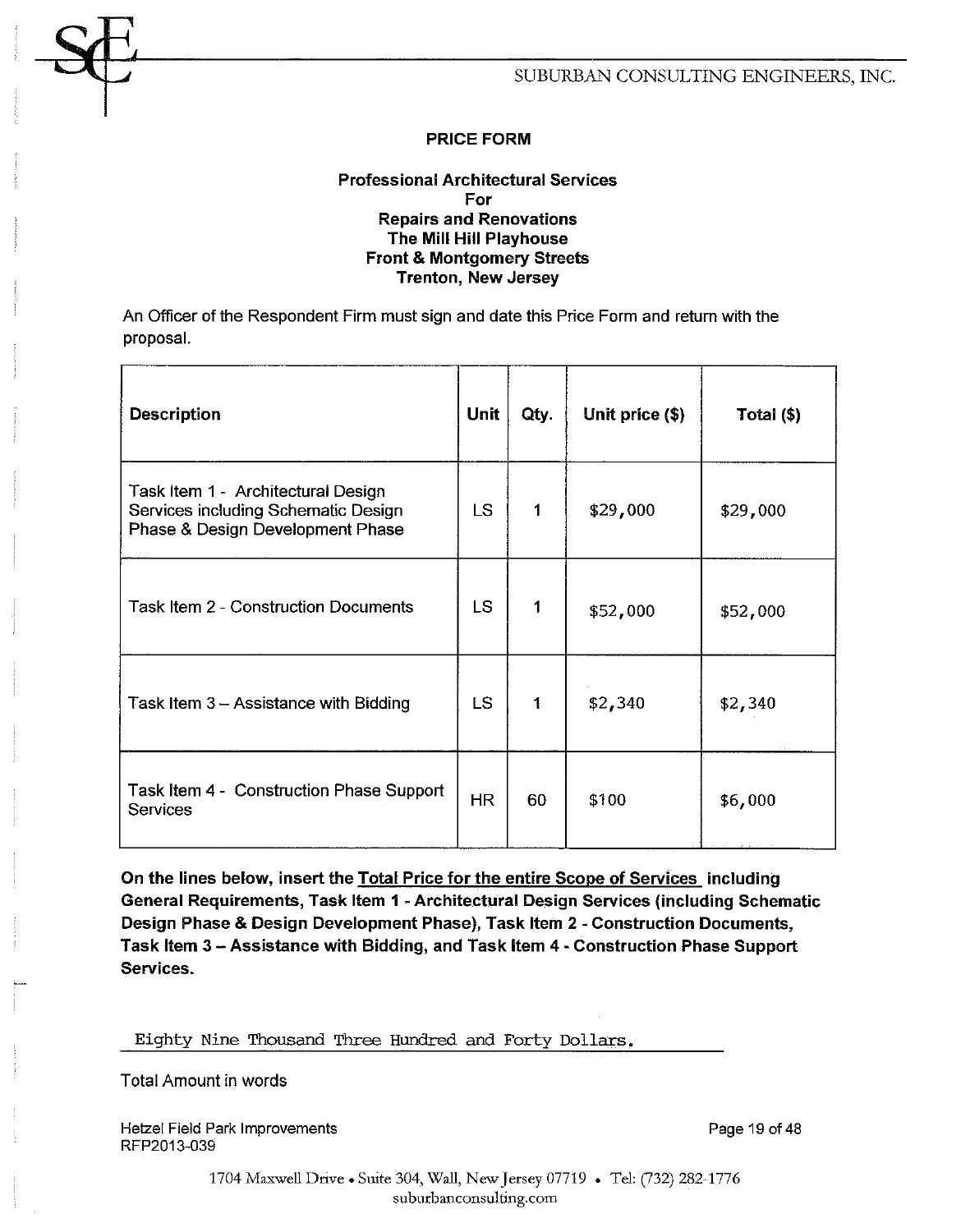**SCE-P07507** October 4, 2013

#### 89,340 \$

**Total Amount in numbers** 

The undersigned proposes to furnish and deliver the above goods/services pursuant to the RFP and made part hereof. The price provided in the Price Form shall include all equipment. materials, supplies, labor, subcontractor's fees, per diem, overhead, insurance, profit, taxes, shipping fees, warranties, submittal preparations, conformance with health and safety protocols, compliance with all regulations and other incidentals required to complete the Work as described in the Scope of Services.

| Suburban Consulting Engineers, Inc.                 | 22-2750971                     |
|-----------------------------------------------------|--------------------------------|
| Company                                             | Federal ID#                    |
| 100 Valley Road, Suite 202, Mt. Arlington, NJ 07856 |                                |
| Address                                             |                                |
|                                                     | Daren J. Phil                  |
| Signature of Kuthorized Agent                       | <b>Print Name</b>              |
| <b>Executive Vice President</b>                     | $10 - 4 - 3$                   |
| <b>Title</b>                                        | Date                           |
| (973) 398-1776                                      | jmiller@suburbanconsulting.com |
| <b>Telephone Number</b>                             | E-mail Address                 |
|                                                     |                                |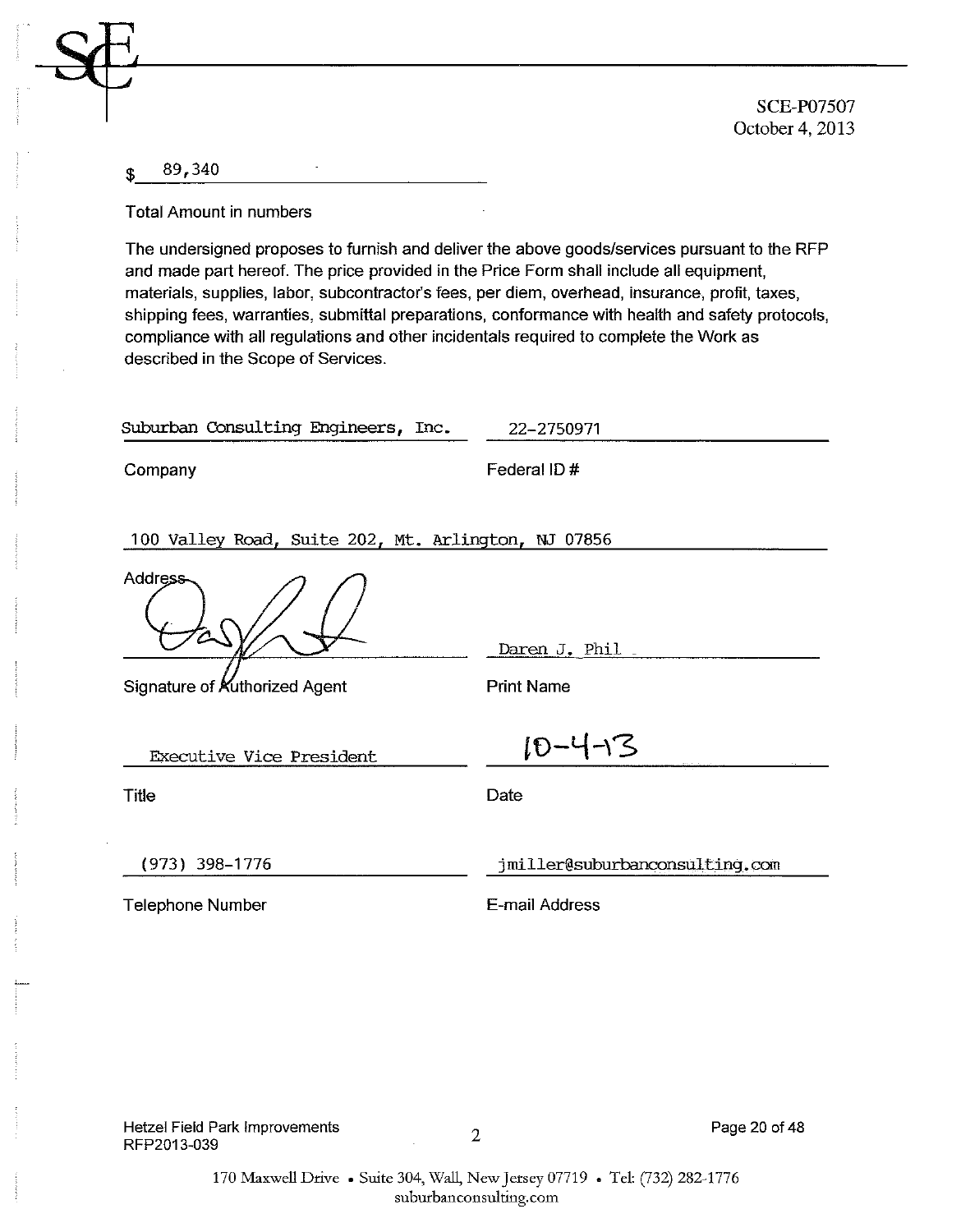

The undersigned respondent declares that he/she has read the Notice of Request for Proposal, Instructions to Respondents, Affidavits and Scope of Services, Requirements, Evaluation Criteria attached, that he/she has determined the conditions affecting the proposal agrees, if this proposal is accepted, to furnish and deliver the following:

(SIGNATURE BY AUTHORIZED REPRESENTATIVE)

The undersigned is a Corporation, Partnership or Individual under the laws of the State of

| Pennsylvania | having its principal office at | 1524 Delancey Street, Phila., PA 19102 |  |  |
|--------------|--------------------------------|----------------------------------------|--|--|
|              |                                |                                        |  |  |

| <b>COMPANY:</b> | spq3 Architects        |
|-----------------|------------------------|
| <b>ADDRESS:</b> | 1524 Delancey Street   |
|                 | Philadelphia, PA 19102 |
| FED. ID No.:    | 23-2145129             |
| NAME:           | Richard K. Gelber      |
| TELEPHONE:      | $215 - 735 - 1524$     |
| FAX:            | $215 - 735 - 4949$     |
| E-MAIL:         | gelber@spg3.com        |
| DATE:           | October 2, 2013        |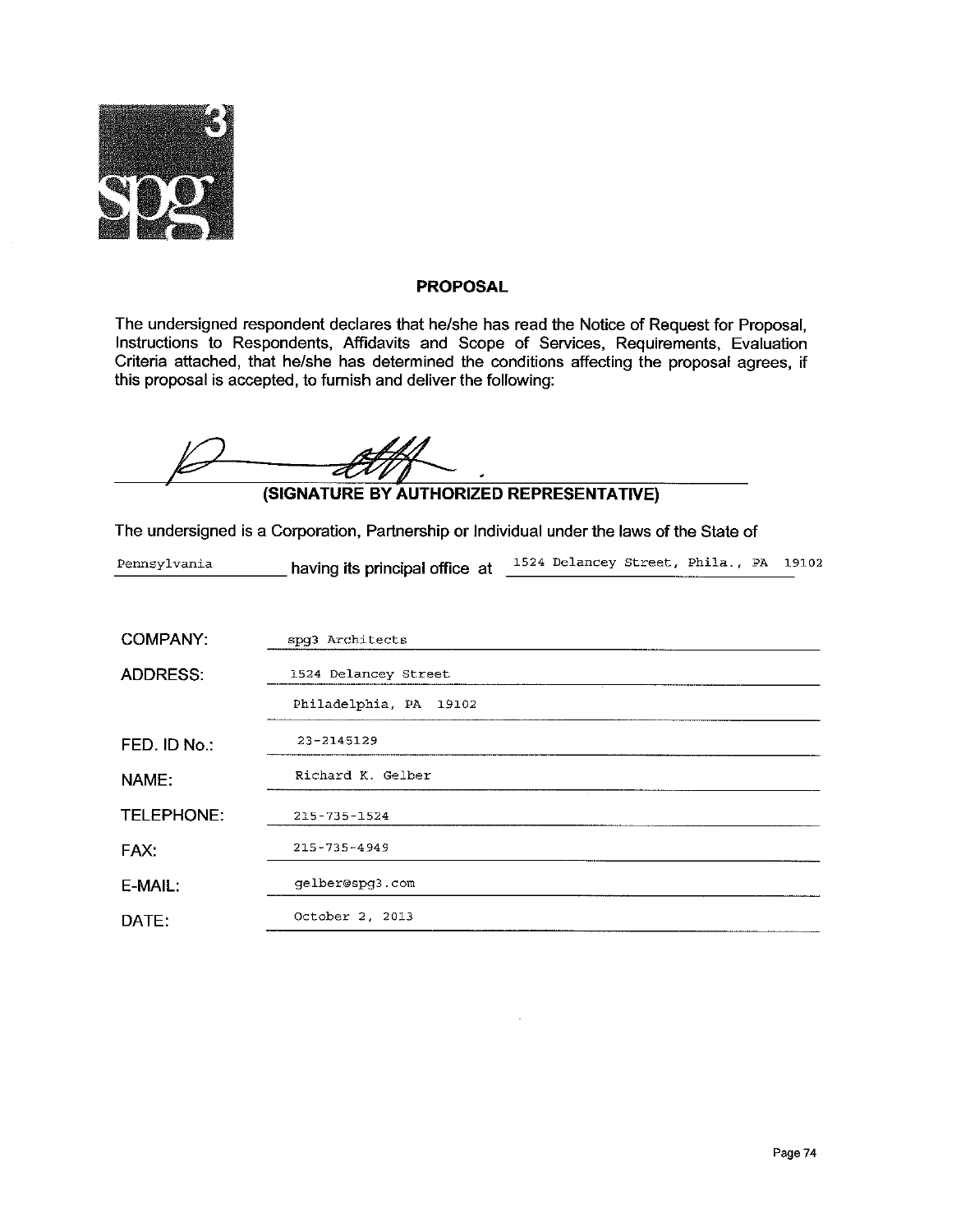

#### **Professional Architectural Services** For **Repairs and Renovations** he Hetzel Field Park Impovements **Front & Montgomery Streets Trenton, New Jersey**

An Officer of the Respondent Firm must sign and date this Price Form and return with the proposal.

| <b>Description</b>                                                                                            | Unit      | Qty. | Unit price (\$) | Total $($   |
|---------------------------------------------------------------------------------------------------------------|-----------|------|-----------------|-------------|
| Task Item 1 - Architectural Design<br>Services including Schematic Design<br>Phase & Design Development Phase | LS.       | 1    | \$43,905.00     | \$43,905.00 |
| Task Item 2 - Construction Documents                                                                          | LS.       | 1    | \$46,050.00     | \$46.050.00 |
| Task Item 3 - Assistance with Bidding                                                                         | LS.       | 1    | \$6,000.00      | \$6,000.00  |
| Task Item 4 - Construction Phase Support<br>Services                                                          | <b>HR</b> | 60   | \$180/hour      | \$10,800.00 |

On the lines below, insert the Total Price for the entire Scope of Services including General Requirements, Task Item 1 - Architectural Design Services (including Schematic Design Phase & Design Development Phase), Task Item 2 - Construction Documents, Task Item 3 - Assistance with Bidding, and Task Item 4 - Construction Phase Support Services.

One Hundred Six Thousand and Seven Hundred Fifty Five Dollars

**Total Amount in words**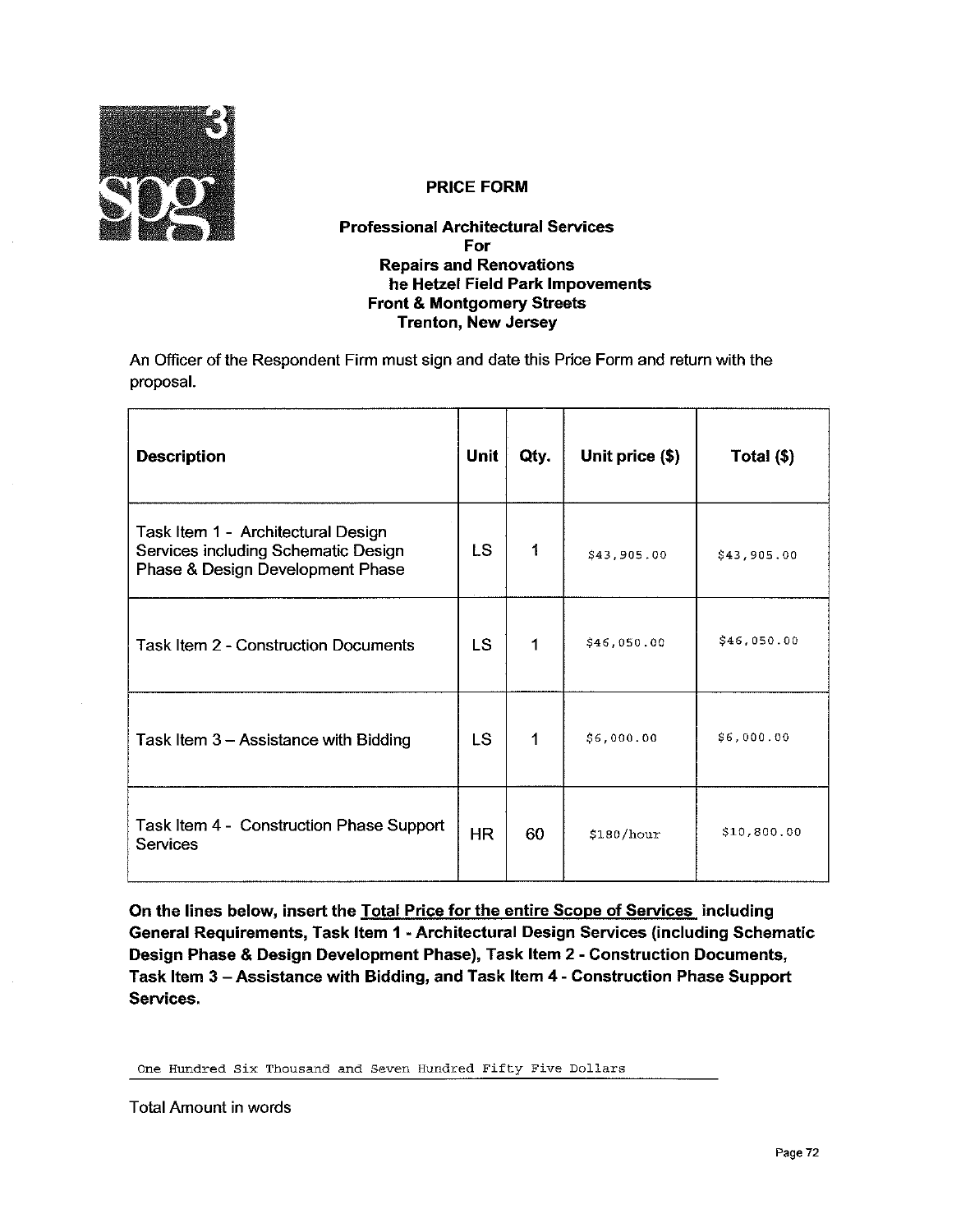

\$106,755.00 \$

**Total Amount in numbers** 

The undersigned proposes to furnish and deliver the above goods/services pursuant to the RFP and made part hereof. The price provided in the Price Form shall include all equipment, materials, supplies, labor, subcontractor's fees, per diem, overhead, insurance, profit, taxes, shipping fees, warranties, submittal preparations, conformance with health and safety protocols, compliance with all regulations and other incidentals required to complete the Work as described in the Scope of Services.

 $\bar{z}$ 

| spg3 Architects                              | $23 - 2145129$    |  |  |
|----------------------------------------------|-------------------|--|--|
| Company                                      | Federal ID#       |  |  |
| 1524 Delancey Street, Philadelphia, PA 19102 |                   |  |  |
| Address                                      |                   |  |  |
| Uld hi                                       | Robert L. Cassway |  |  |
| Signature of Authorized Agent                | <b>Print Name</b> |  |  |
| Vice President                               | October 2, 2013   |  |  |
| <b>Title</b>                                 | Date              |  |  |
| 215-735-1524                                 | cassway@spq3.com  |  |  |
| <b>Telephone Number</b>                      | E-mail Address    |  |  |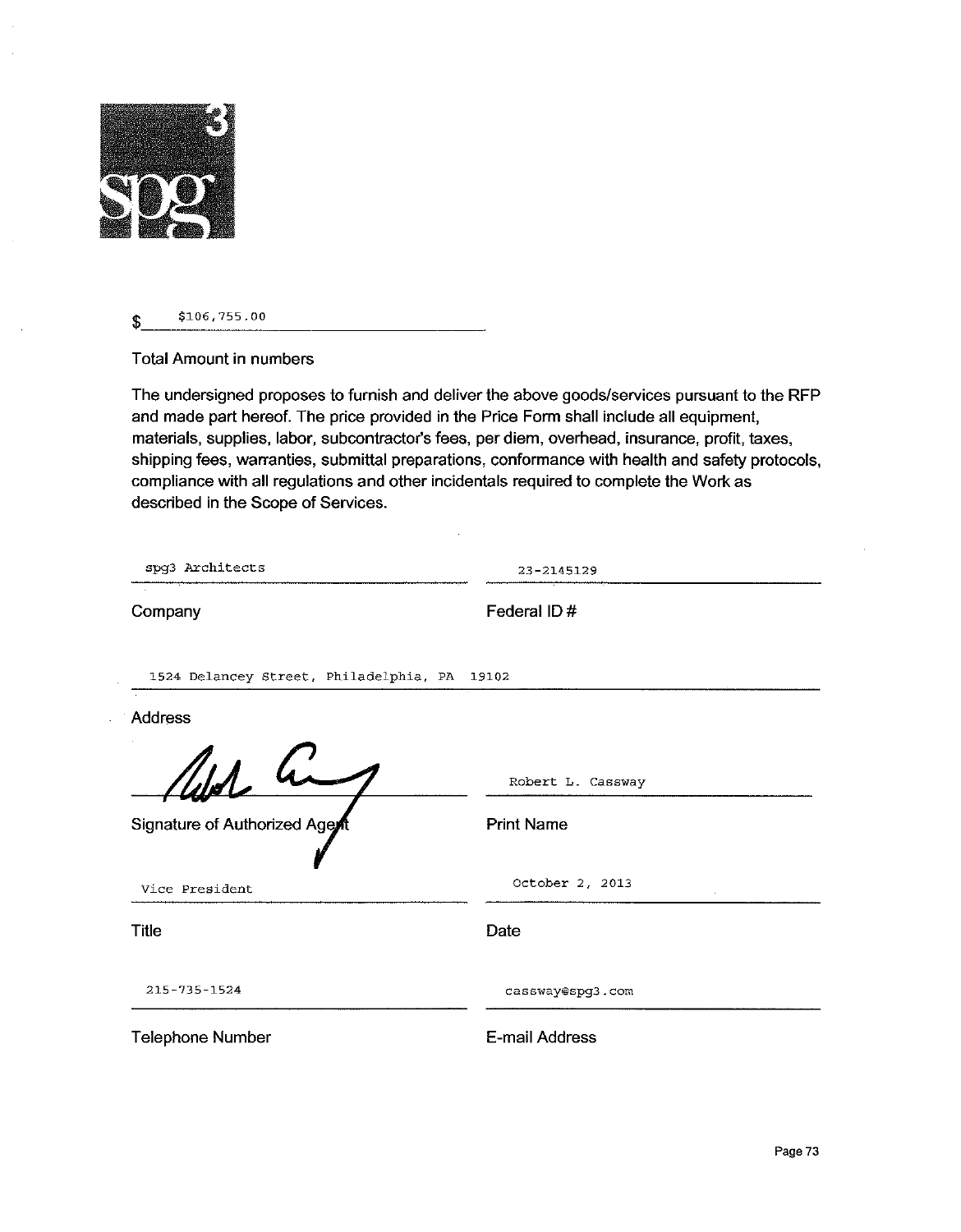

#### **Exceptions to the RFP**

## spg<sup>3</sup>architects

#### **Reduced Printing Cost**

In lieu of furnishing 8 hard copies of the drawing and project manual, spg3 proposes to furnish an electronic copy of the Bid Documents to a vendor of the City's choice in order for Bidders to order drawings at their or the City's cost deduct from Task 3 \$2,000.00

#### Credit for Previously Contracted Work

The fees provided in Price Form reflect an applied credit in the amount of \$13,300 for those portions of the scope of work contained in this proposal that  $\text{sp}^3$  is currently under contract with the City to complete including: design of fixture and finish upgrades replacement to the building, sprayground design, and pool improvement design.

#### Required work added to the project scope

While not specifically called for in the request for proposal, the design of the new pool shell as well as design of the septic system will require geotechnical services including soil borings to determine soil bearing capacity for the pool and infiltration rate testing for the septic field, fees for both of these tests have been included in the fees provided on the Price Form.

#### Concession Building Septic System (optional)

Design and permitting of connection of existing concession stand septic holding tank to proposed pool building septic system. Additional cost-\$4,000.00

#### Scheduling of design work

In order to reduce costs associated with the design and permitting of the Hetzel Pool Facility will be accomplished simultaneously with the work contained within the existing  $spg^3$  contract for the remaining portions of the park, thereby eliminating the need for duplicate permitting drawings and procedures.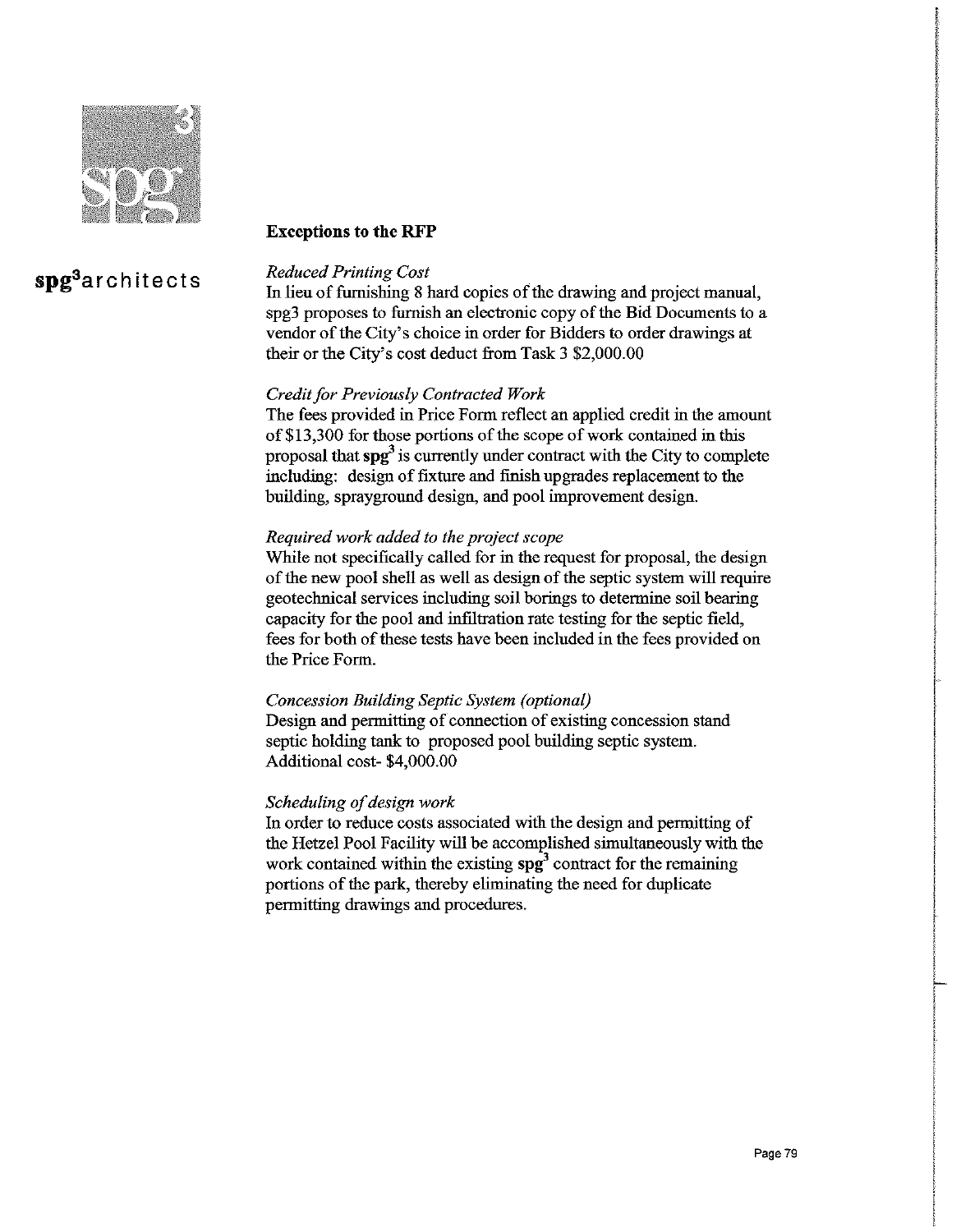The undersigned respondent declares that he/she has read the Notice of Request for Proposal, Instructions to Respondents, Affidavits and Scope of Services, Requirements, Evaluation Criteria attached, that he/she has determ this proposal is accepted, to furnish and deliver the following:

| ÷                                                                                          |
|--------------------------------------------------------------------------------------------|
| (SIGNATURE BY AUTHORIZED REPRESENTATIVE)                                                   |
| The undersigned is a Corporation, Partnership or Individual under the laws of the State of |
| having its principal office at $439.5$ . BRQAD                                             |

TRENTON NU

| <b>COMPANY:</b>   | MCAULIFFE + CARROLL ARCHITECTS LLC |
|-------------------|------------------------------------|
| <b>ADDRESS:</b>   | 439 5 BPOAD ST, SUITE 310          |
|                   | TRENTON NJ 08611                   |
| FED. ID No.:      | 201497730                          |
| NAME:             | <u>SIM MCAVLIFFE</u>               |
| <b>TELEPHONE:</b> | 6093970095                         |
| FAX:              | 609 658 0366                       |
| E-MAIL:           | OIM@MQULIFFECARROLL.COM            |
| DATE:             | $9.23 - 13$                        |

Hetzel Field Park Improvements RFP2013-039

 $\sim$ 

 $\sim 10^{11}$  km

Page 21 of 48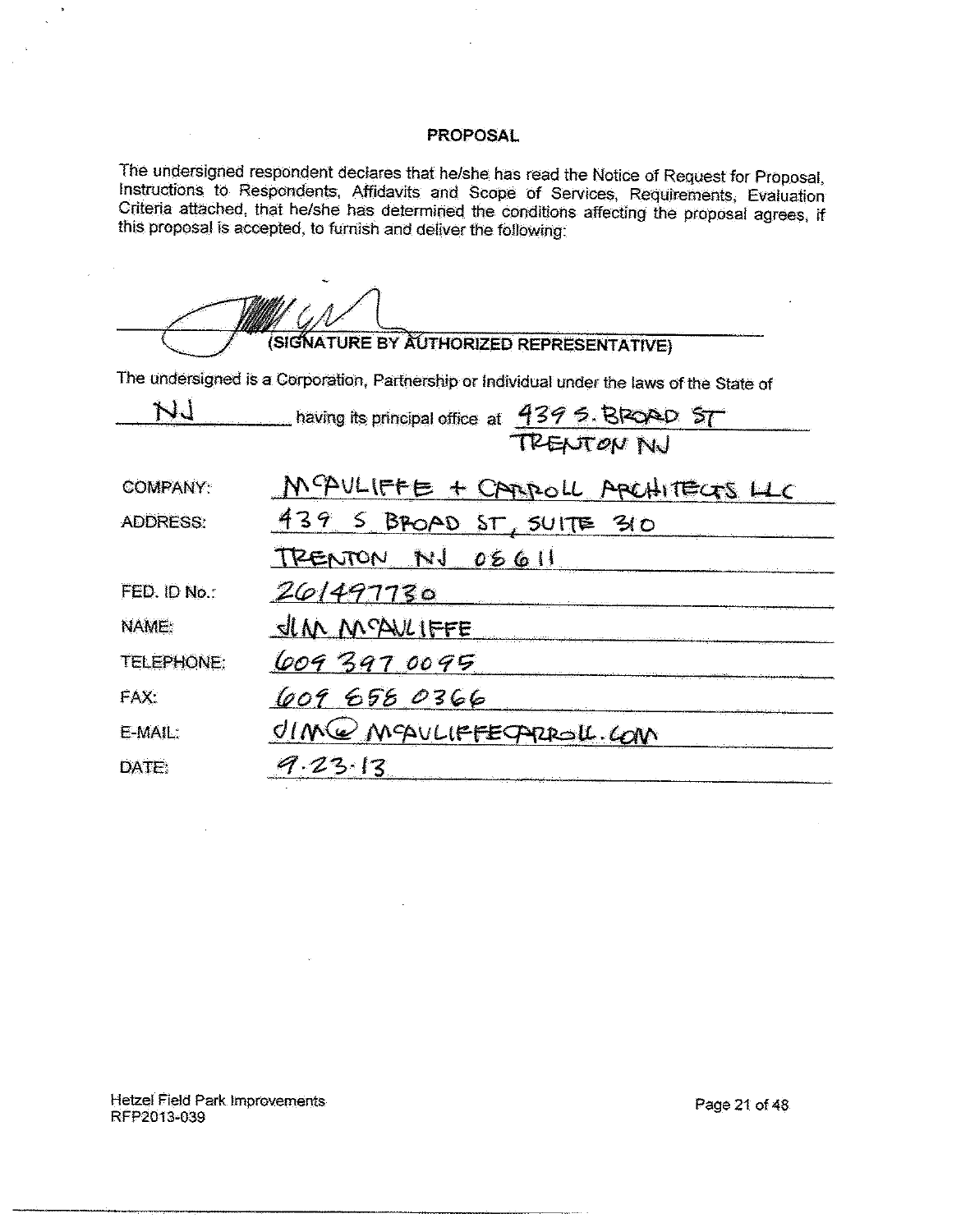#### Professional Architectural And Engineering Services For **Design Development And Construction Document Preparation Hetzel Field Park Improvements Trenton, New Jersey**

An Officer of the Respondent Firm must sign and date this Price Form and return with the proposal.

| Description<br>۰Ø                                                                                             | Unit                       | Qty.          | Unit price (\$) | Total $(\$)$ |
|---------------------------------------------------------------------------------------------------------------|----------------------------|---------------|-----------------|--------------|
| Task Item 1 - Architectural Design<br>Services including Schematic Design<br>Phase & Design Development Phase | $\frac{1}{n}$<br><b>LS</b> | $\mathfrak f$ | $*72,002,000$   | #92,000.00   |
| Task Item 2 - Construction Documents                                                                          | LS.                        |               | #36,000,00      | 896,000.00   |
| Task Item 3 - Assistance with Bidding                                                                         | LS.                        | $\mathbf{1}$  | $\#6,000.00$    | \$8,000.00   |
| Task Item 4 - Construction Phase Support<br>Services                                                          | <b>HR</b>                  | 60            | #165.00         | # 12,961.00  |

Note: "LS" = Lump Sum; "HR" = Hour

On the lines below, insert the Total Price for the entire Scope of Services including General Requirements, Task Item 1 - Architectural Design Services (including Schematic Design Phase & Design Development Phase), Task Item 2 - Construction Documents, Task Item 3 - Assistance with Bidding, and Task Item 4 - Construction Phase Support Services.

ONE HUMORED FORTY MINE THOUGAND ONE HUMORED SIXTY ONE DOLLARS.

Total Amount in words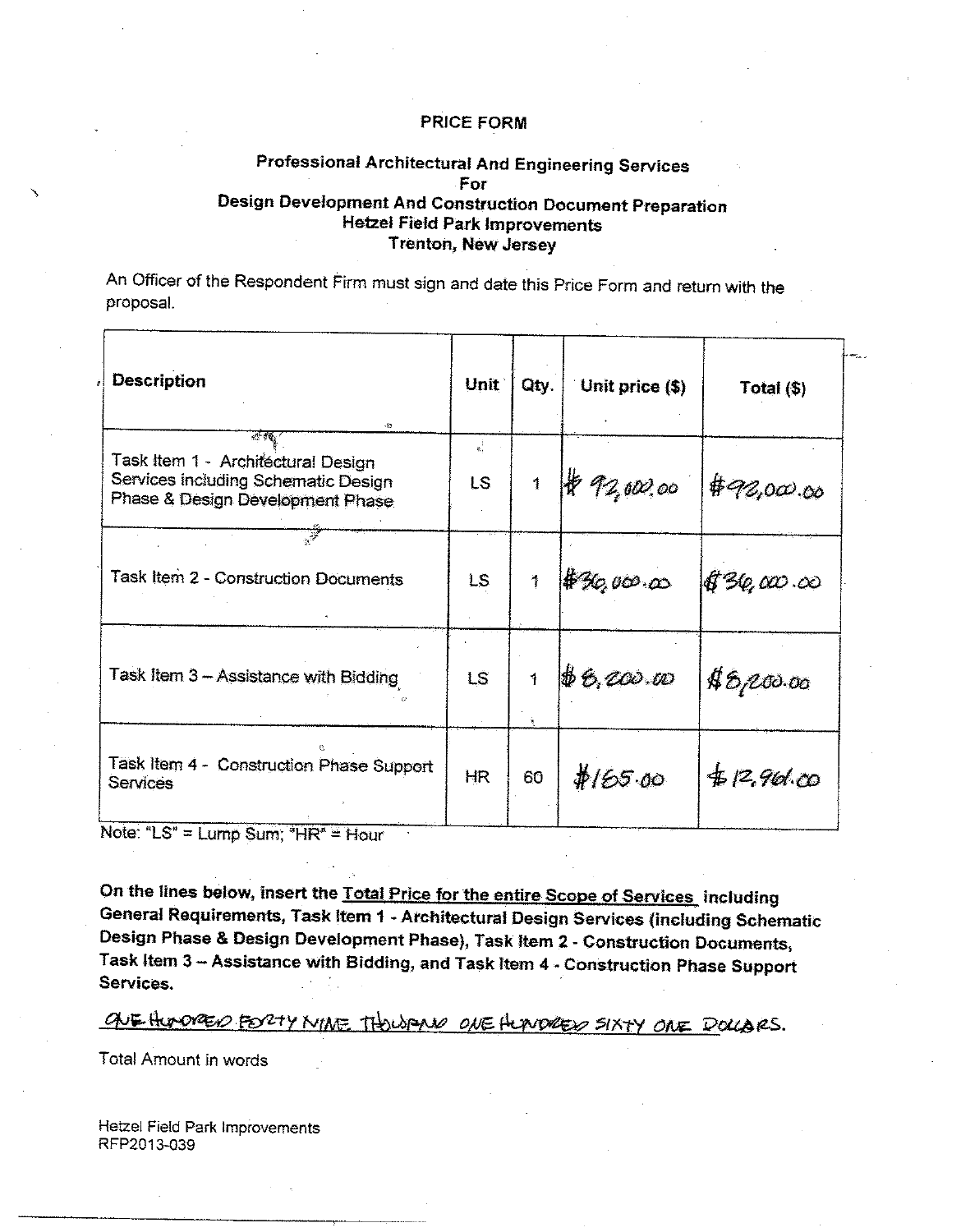$s/49,161.00$ 

Total Amount in numbers

The undersigned proposes to furnish and deliver the above goods/services pursuant to the RFP and made part hereof. The price provided in the Price Form shall include all equipment, materials, supplies, labor, subcontractor's fees, per diem, overhead, insurance, profit, taxes, shipping fees, warranties, submittal preparations, conformance with health and safety protocols, compliance with all regulations and other incidentals required to complete the Work as described in the Scope of Services.

MCAULIFFE + OPPPOLL. APEHITECST LCC 20.1497730

Company

Federal ID #

439 SBROPO ST, SUITE 310, TRENTON NJ 08611

**Address** 

Signature of Authorized Agent

UM MAULIFFE

**Print Name** 

 $PPINCIPA$ 

**Title** 

 $10.213$ 

**Date** 

6093970095

JIME MOC-ABELAL COM

**Telephone Number** 

E-mail Address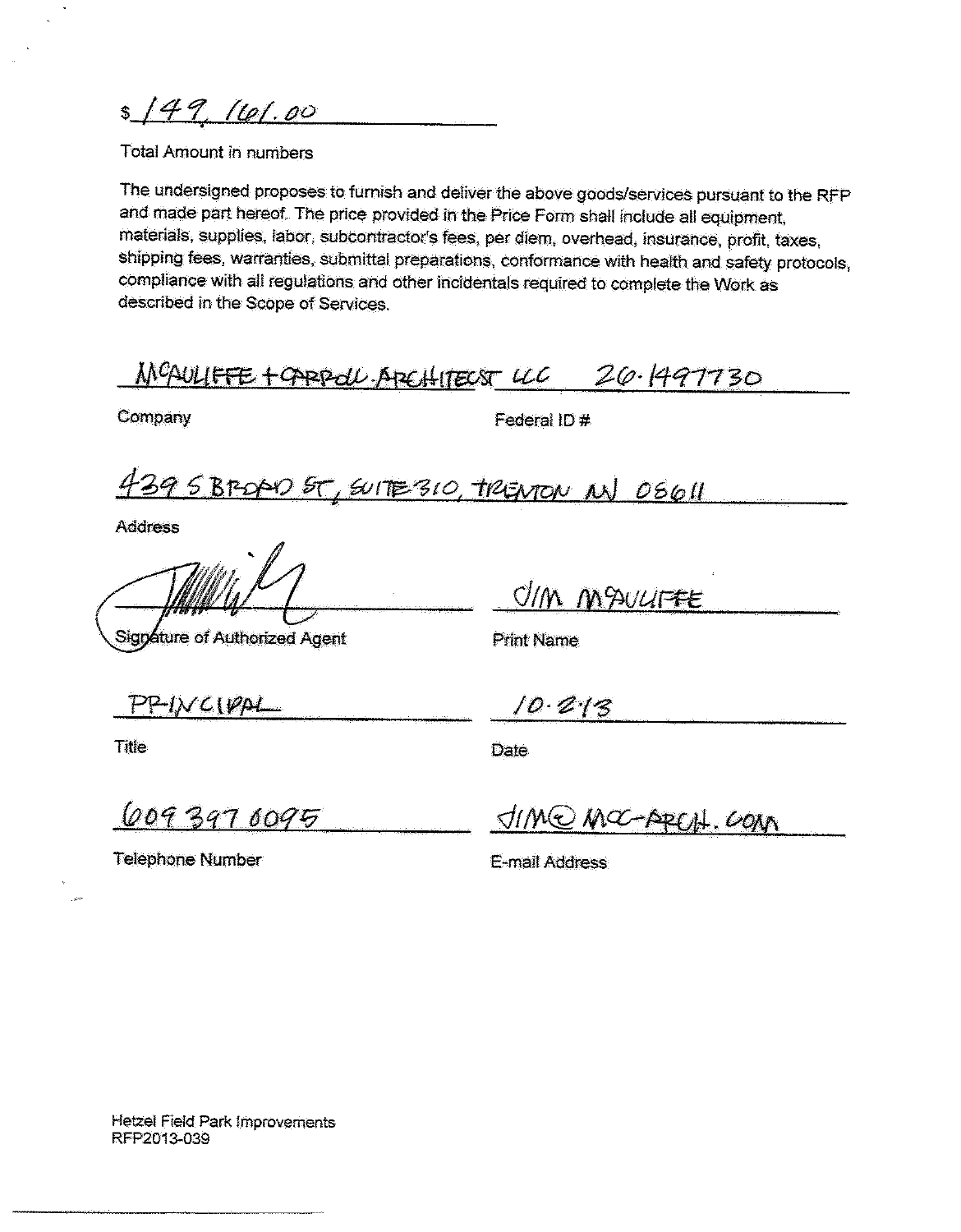#### **Professional Fees**

|        |                                             | Unit      | Quantity | <b>Unit Price</b> | <b>TOTAL</b> |
|--------|---------------------------------------------|-----------|----------|-------------------|--------------|
| Task 1 | Architectural & Engineering Design Services | LS        |          | \$92,000.00       | \$92,000.00  |
| Task 2 | <b>Construction Documents</b>               | LS        |          | \$36,000.00       | \$36,000.00  |
| Task 3 | <b>Assistance with Bidding</b>              | LS        |          | \$8,200.00        | \$8,200.00   |
| Task 4 | <b>Construction Phase Support Services</b>  | <b>HR</b> | 60       | \$185,00          | \$12,961.00  |
|        |                                             |           |          | <b>TOTAL</b>      | \$149,161.00 |

**Fee Information** 

#### **Clarifications**

1. This fee schedule corresponds to the official PRICE FORM provided by the City and is supplementary to it. Signed original Price Form is located in Appendix.

#### **Hourly Rate Schedule**

2013-14 hourly rates for McAuliffe + Carroll Architects: Principal, \$185; Project Manager, \$155; Staff Architect, \$115; Intern Architect, \$80 and Support Staff, \$70. Consultant rates are listed separately.

#### **Reimbursable Expenses**

Reimbursable Expenses are included in the stated fees.

#### **Form of Contract**

We typically utilize the industry standard AIA Owner-Architect Agreements, but understand that certain clients have their own standard contract forms. We reserve the right to have any non-AIA contracts reviewed by our legal counsel prior to the finalization.

#### **Additional Services**

Any services not specifically included in this scope of services, but are later required, will be billed on an hourly basis. This specifically includes, but is not limited to, changes in previously approved work, planning or zoning board appearances beyond those noted, revisions to plans beyond those amounts stated in this proposal and daily site representation during construction. All additional services will be approved by Owner in writing prior to commencement.

#### **Payment of Fees**

Progress invoices will be sent once services begin. All reimbursable expenses and hourly services will be billed monthly. Invoices are due and payable upon receipt. Beyond fourteen (14) calendar days there can be no assurance of the scheduling priority of the project within the ongoing workload of the firm. Projects with current payment status receive priority commitment of the firm's resources.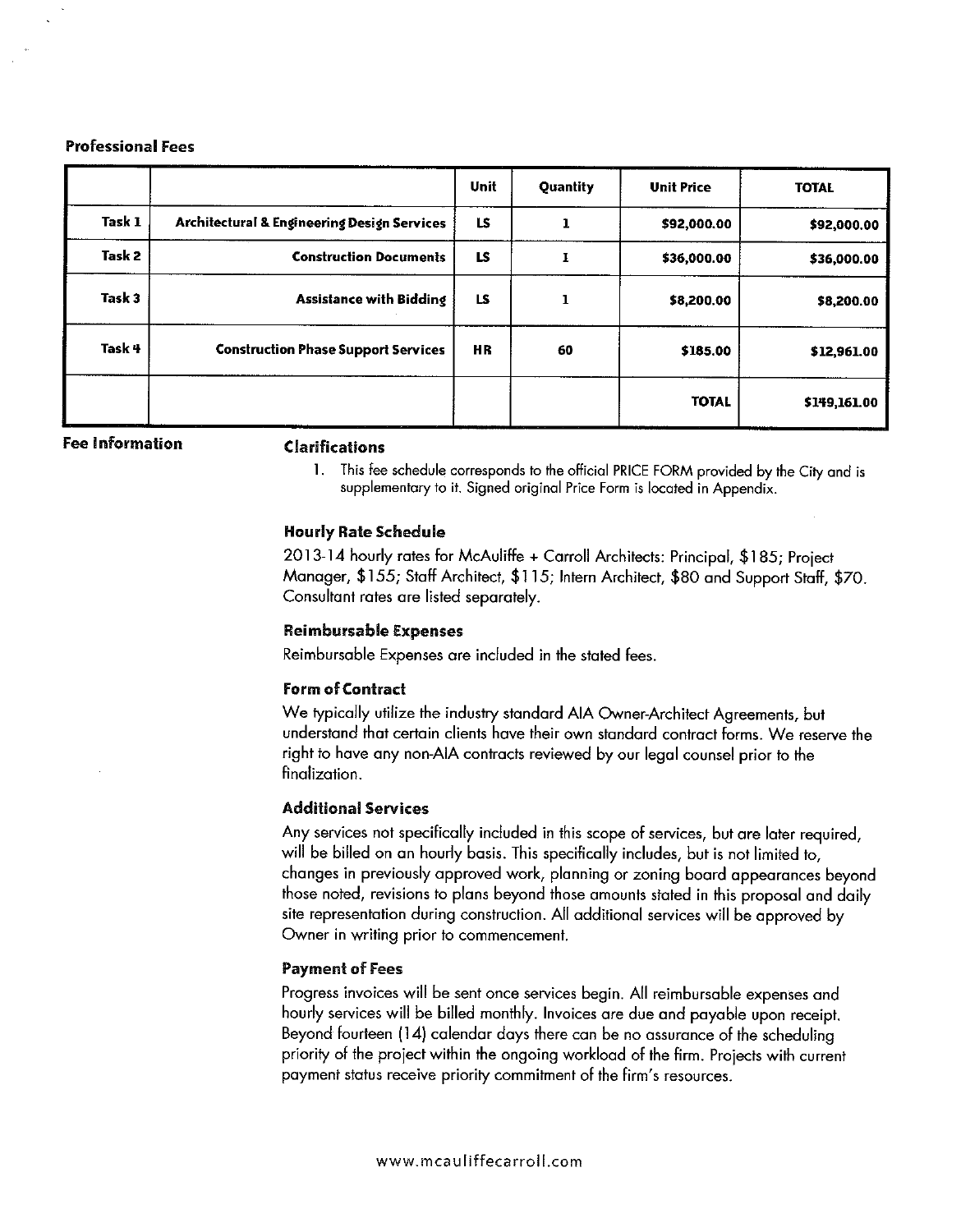The undersigned respondent declares that he/she has read the Notice of Request for Proposal, Instructions to Respondents, Affidavits and Scope of Services, Requirements, Evaluation Criteria attached, that he/she has determined the conditions affecting the proposal agrees, if this proposal is accepted, to furnish and deliver the following:

| (SIGNATURE BY AUTHORIZED REPRESENTATIVE)                                                                                   |                                           |  |  |
|----------------------------------------------------------------------------------------------------------------------------|-------------------------------------------|--|--|
| The undersigned is a Corporation under the laws of the State of Massachusetts<br>having its principal office at Boston, MA |                                           |  |  |
| <b>COMPANY:</b>                                                                                                            | Bargmann Hendrie + Archetype, Inc. (bh+a) |  |  |
| <b>ADDRESS:</b>                                                                                                            | 300 A Street, Boston, MA 02210            |  |  |
| FED. ID No.:                                                                                                               | 042-945-098                               |  |  |
| NAME:                                                                                                                      | Joel Bargmann, AIA, Principal             |  |  |
| <b>TELEPHONE:</b>                                                                                                          | 617-456-2227                              |  |  |
| FAX:                                                                                                                       | 617-350-0215                              |  |  |
| $E$ -MAII:                                                                                                                 | jbargmann@bhplus.com                      |  |  |
| DATE:                                                                                                                      | October 4, 2013                           |  |  |

 $\bar{z}$ 

 $\mathbf{u}$  .  $\bar{1}$ 

 $\sim$  . .

 $\hat{u}_\alpha$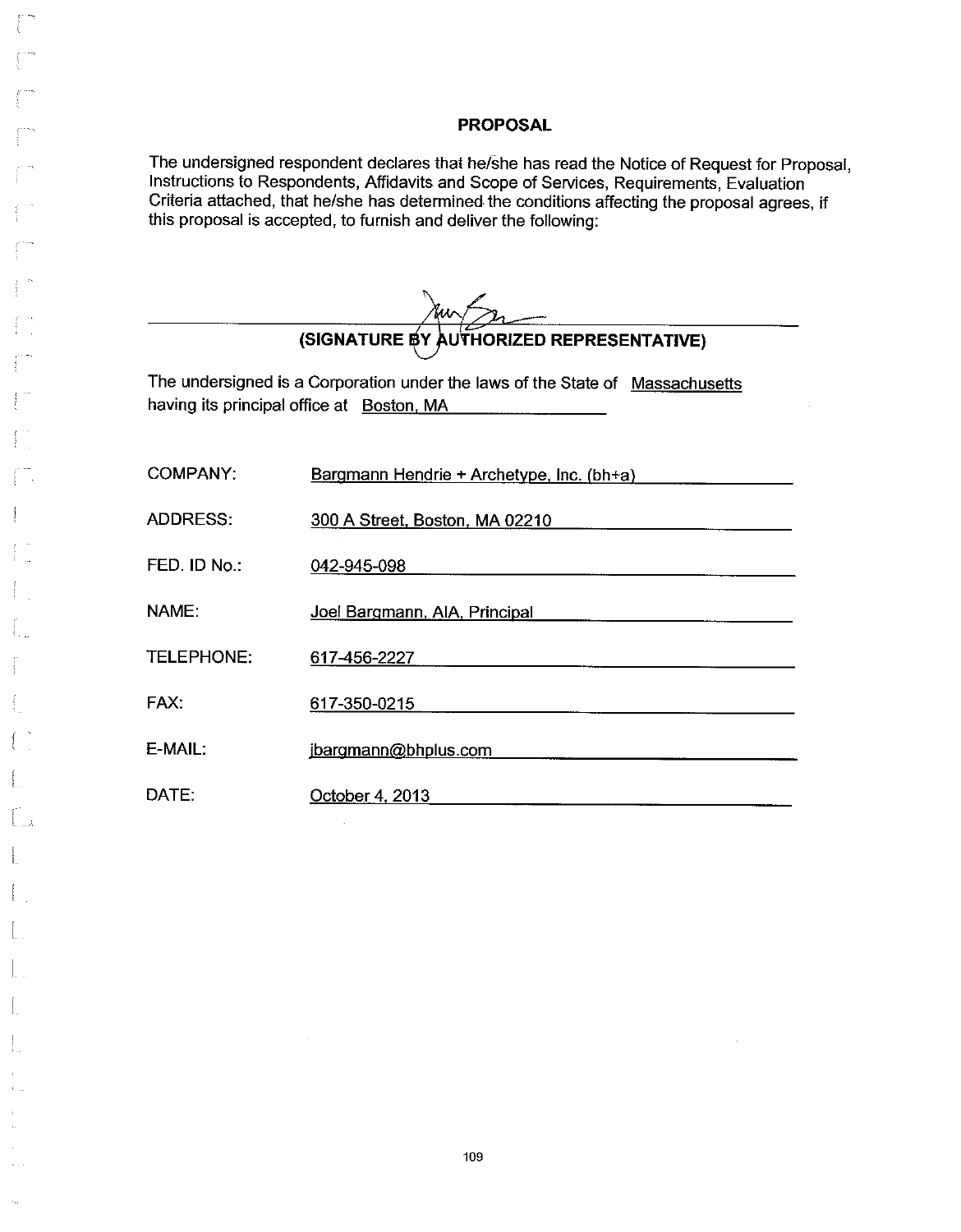## **Professional Architectural Services** For **Design Development and Construction Document Preparation Hetzel Field Park Improvements Trenton, New Jersey**

An Officer of the Respondent Firm must sign and date this Price Form and return with the proposal.

| <b>Description</b>                                                                                            | <b>Unit</b> | Qty. | Unit price (\$) | Total $($ math) |
|---------------------------------------------------------------------------------------------------------------|-------------|------|-----------------|-----------------|
| Task Item 1 - Architectural Design<br>Services including Schematic Design<br>Phase & Design Development Phase | <b>LS</b>   | 1    | \$72,000        | \$72,000        |
| <b>Task Item 2 - Construction Documents</b>                                                                   | <b>LS</b>   | 1    | \$48,000        | \$48,000        |
| Task Item 3 - Assistance with Bidding                                                                         | <b>LS</b>   | 1    | \$3,000         | \$3,000         |
| Task Item 4 - Construction Phase Support<br><b>Services</b>                                                   | <b>HR</b>   | 60   | \$300           | \$18,000        |

On the lines below, insert the Total Price for the entire Scope of Services including General Requirements, Task Item 1 - Architectural Design Services (including Schematic Design Phase & Design Development Phase), Task Item 2 - Construction Documents, Task Item 3 - Assistance with Bidding, and Task Item 4 - Construction Phase Support Services.

## One Hundred and Forty-one Thousand Dollars

Total Amount in words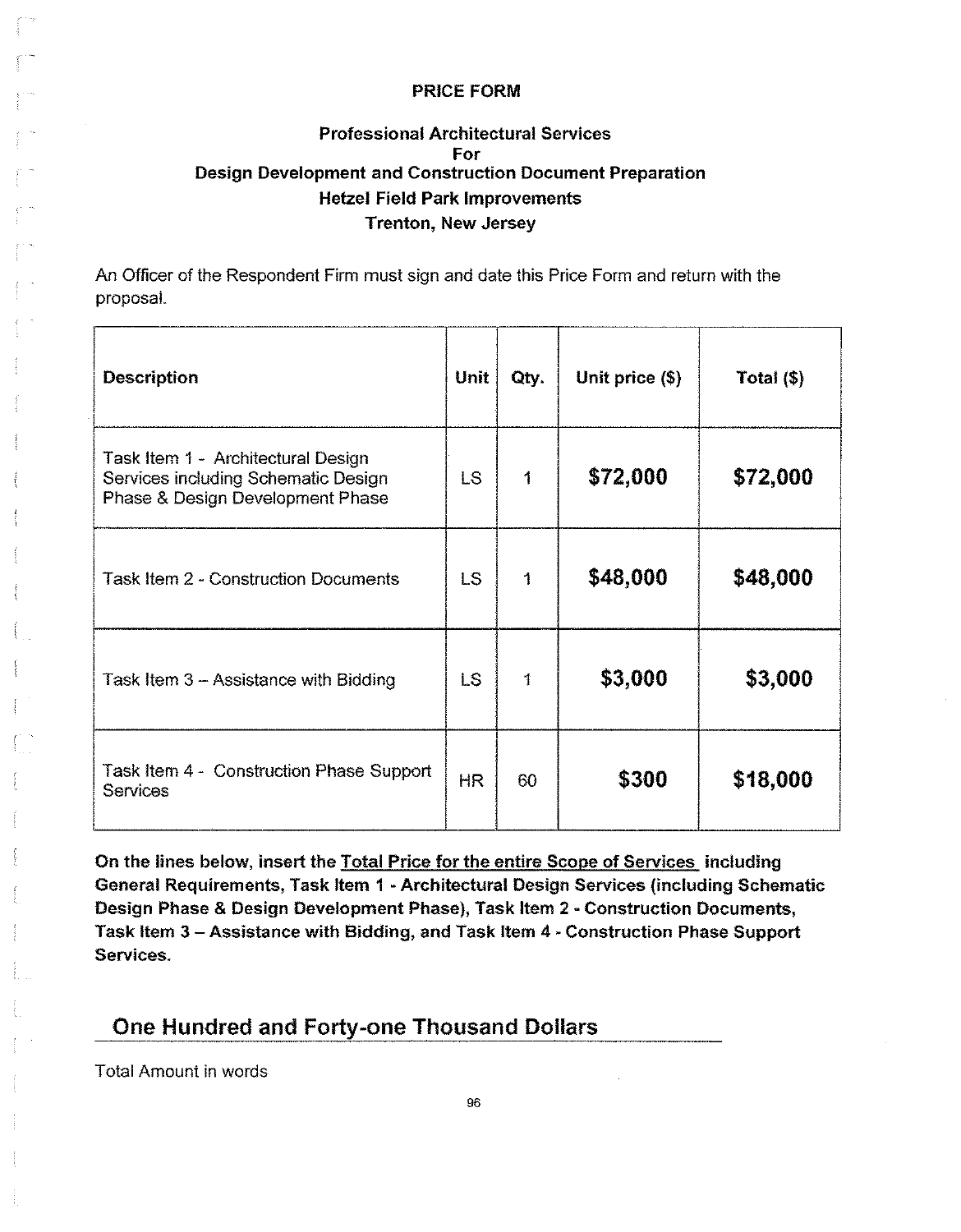## \$141,000

**Total Amount in numbers** 

 $\mathsf{S}$ 

The undersigned proposes to furnish and deliver the above goods/services pursuant to the RFP and made part hereof. The price provided in the Price Form shall include all equipment, materials, supplies, labor, subcontractor's fees, per diem, overhead, insurance, profit, taxes, shipping fees, warranties, submittal preparations, conformance with health and safety protocols, compliance with all regulations and other incidentals required to complete the Work as described in the Scope of Services.

| Bargmann Hendrie + Archetype, Inc. | 042-945-098          |  |  |  |
|------------------------------------|----------------------|--|--|--|
| Company                            | Federal ID #         |  |  |  |
| 300 A Street, Boston, MA 02210     |                      |  |  |  |
| <b>Address</b>                     |                      |  |  |  |
| ĭΜ                                 | <b>Joel Bargmann</b> |  |  |  |
| Signature of Authorized Agent      | <b>Print Name</b>    |  |  |  |
| Principal                          | October 4, 2013      |  |  |  |
| <b>Title</b>                       | Date                 |  |  |  |
| 617-350-0450                       | jbargmann@bhplus.com |  |  |  |
|                                    |                      |  |  |  |
| <b>Telephone Number</b>            | E-mail Address       |  |  |  |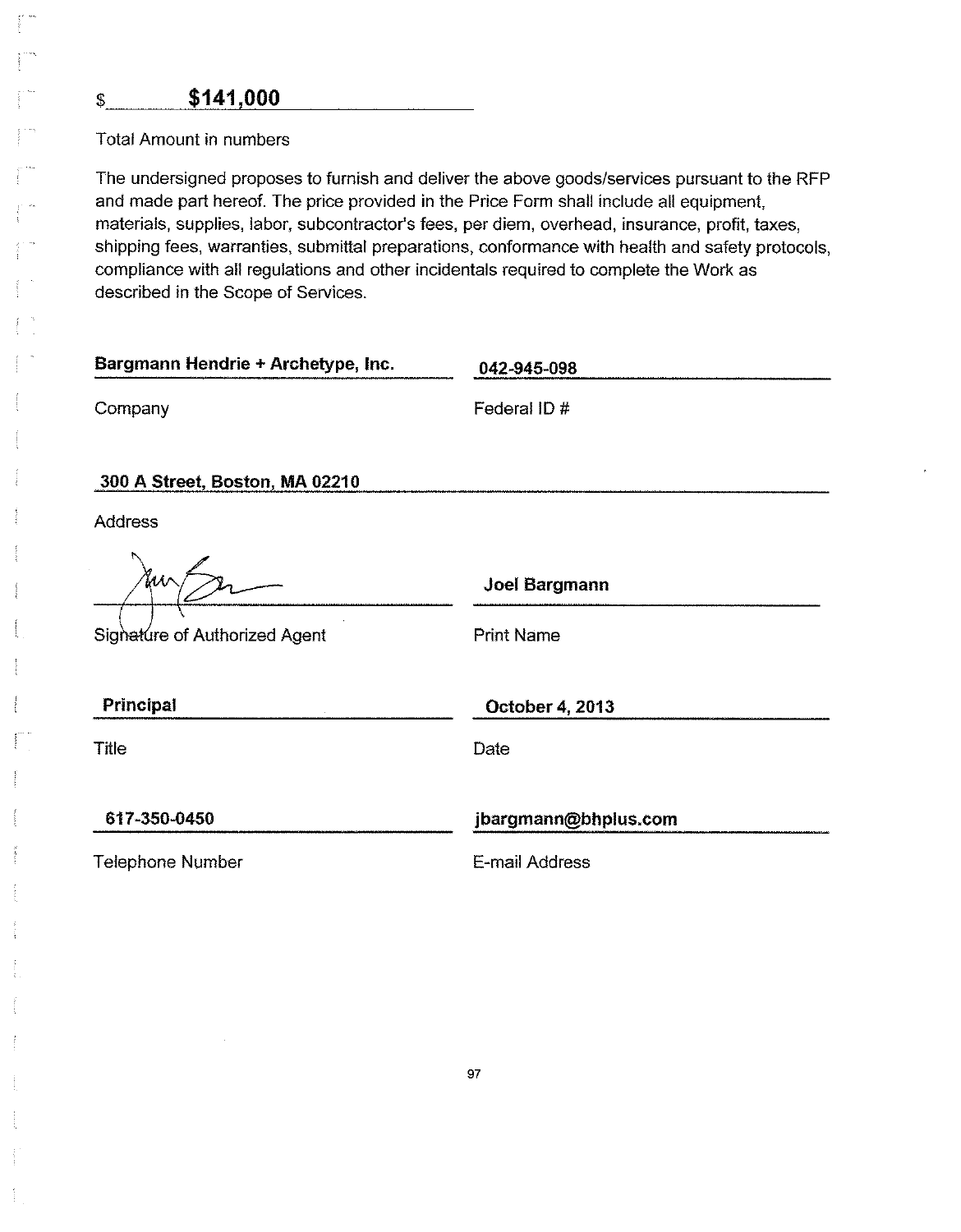

#### BARGMANN HENDRIE + ARCHETYPE, INC.

Architecture Planning Interior Design

300 A Street Boston, MA 02210-1710 617 350 0450 tel 617 350 0215 fax

bha@bhplus.com www.bhplus.com

October 4, 2013

**Hetzel Field Park Improvements** re: Scope of Services - Unit Price Description

#### Task 1- Unit Price-Schematic Design/Design Development

This unit price includes all architectural, aquatic, civi, landscape, structural, mechanical, and electrical work required for this phase including field assessments, reports, drawings, cost estimates and descriptions fo work, as well as all tasks listed in our approach document. This unit price also contains the cost of a site survey and hazardous material testing and reporting.

#### **Task 2- Construction Documents.**

This unit price includes all architectural, aquatic, civl, landscape, structural, mechanical, and electrical work required for this phase including drawings, cost estimates, technical specifications, and all tasks listed in our approach document This unit price also contains the cost of permitting and approval documentation required for the project...

#### **Task 3- Bidding Assistance**

This unit price includes all time required by BH+A and our consultants to provide bidding support to the City as described in the RFP and our approach document.

#### **Task 4- Construction Phase Support**

Ths unit price provides for a blended rate including professionial construction contract phase support from BH+A and all of our consultants.

\* All Lump Sum and Hourly rates above include expenses related to the project.

Joel Bargmann, Al/ Principal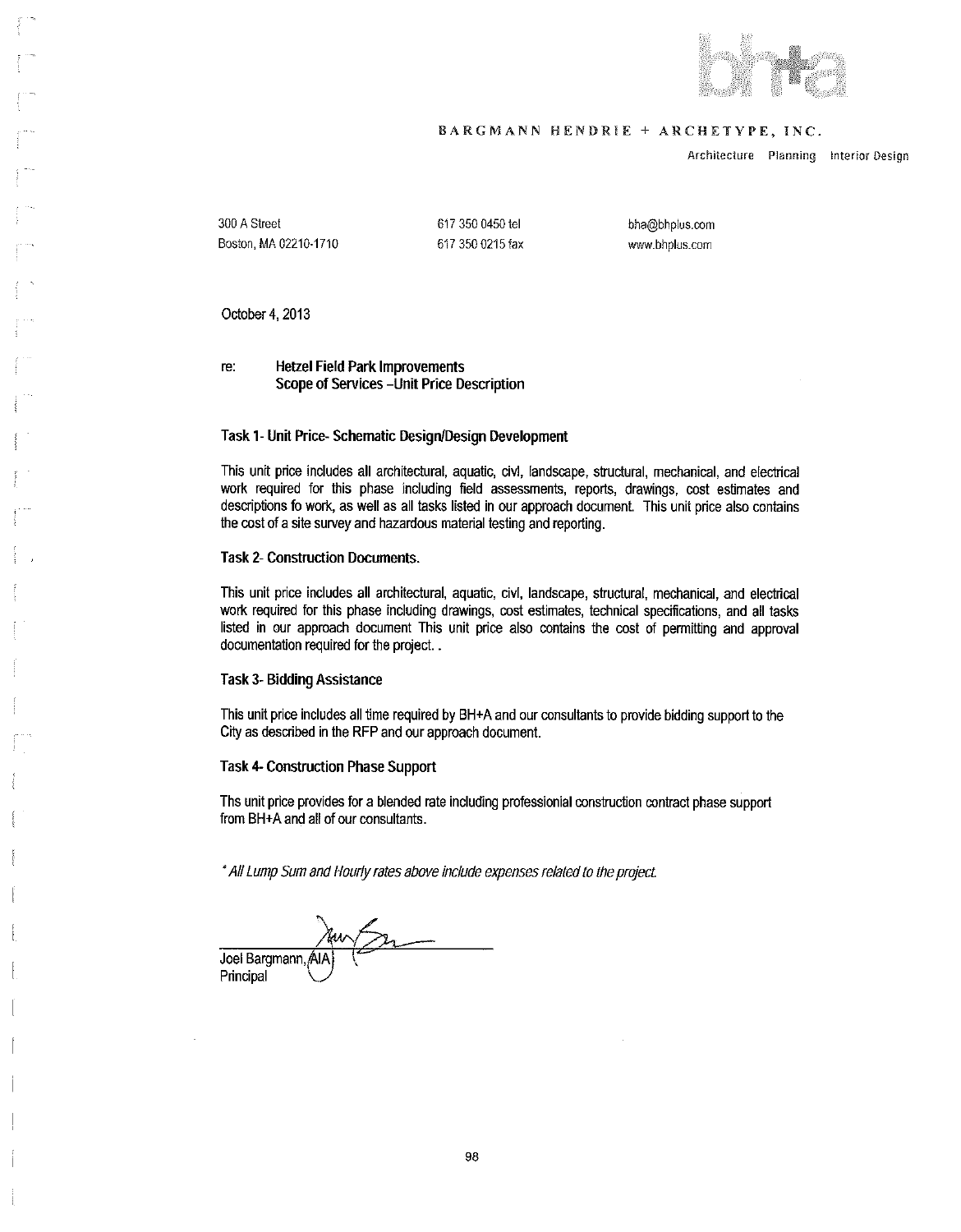The undersigned respondent declares that he/she has read the Notice of Request for Proposal, Instructions to Respondents, Affidavits and Scope of Services, Requirements, Evaluation Criteria attached, that he/she has determined the conditions affecting the proposal agrees, if this proposal is accepted, to furnish and deliver the following:

(SIGNATURE BY AUTHORIZED REPRESENTATIVE) The undersigned is a Corporation, Partnership or Individual under the laws of the State of COMPANY: Clarke Caton Hintz

| ADDRESS:     | 100 Barrack Street |
|--------------|--------------------|
|              | Trenton, NJ 08608  |
| FED. ID No.: | 22-2779-153        |
| NAME:        | George M. Hibbs    |
| TELEPHONE:   | 609 477 7305       |
| FAX:         | 609-883-4044       |
| $E$ -MAIL:   | ghibbs@cchni.com   |
| DATE:        | October 4, 2013    |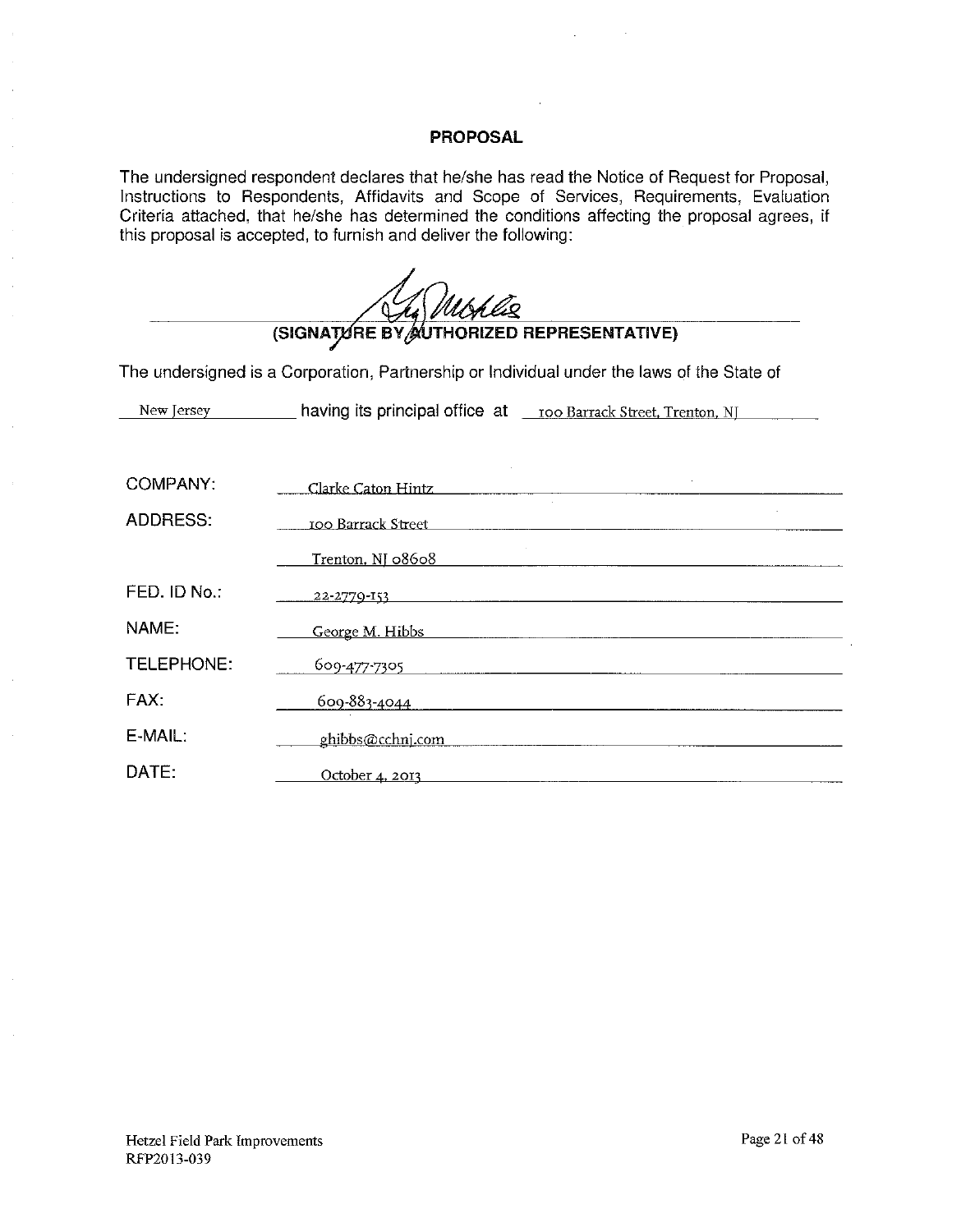#### **Professional Architectural And Engineering Services** For **Design Development And Construction Document Preparation Hetzel Field Park Improvements Trenton, New Jersey**

An Officer of the Respondent Firm must sign and date this Price Form and return with the proposal.

| <b>Description</b>                                                                                            | <b>Unit</b> | Qty. | Unit price (\$) | Total (\$) |
|---------------------------------------------------------------------------------------------------------------|-------------|------|-----------------|------------|
| Task Item 1 - Architectural Design<br>Services including Schematic Design<br>Phase & Design Development Phase | LS.         | 1    |                 | \$44,610   |
| Task Item 2 - Construction Documents                                                                          | <b>LS</b>   | 1    |                 | \$59,950   |
| Task Item 3 - Assistance with Bidding                                                                         | <b>LS</b>   | 1    |                 | \$4,685    |
| Task Item 4 - Construction Phase Support<br><b>Services</b>                                                   | <b>HR</b>   | 60   | \$130           | \$7,800    |

Note: "LS" = Lump Sum; "HR" = Hour

On the lines below, insert the Total Price for the entire Scope of Services including General Requirements, Task Item 1 - Architectural Design Services (including Schematic Design Phase & Design Development Phase), Task Item 2 - Construction Documents, Task Item 3 - Assistance with Bidding, and Task Item 4 - Construction Phase Support Services.

One Hundred Seventeen Thousand Forty-Five Dollars

**Total Amount in words**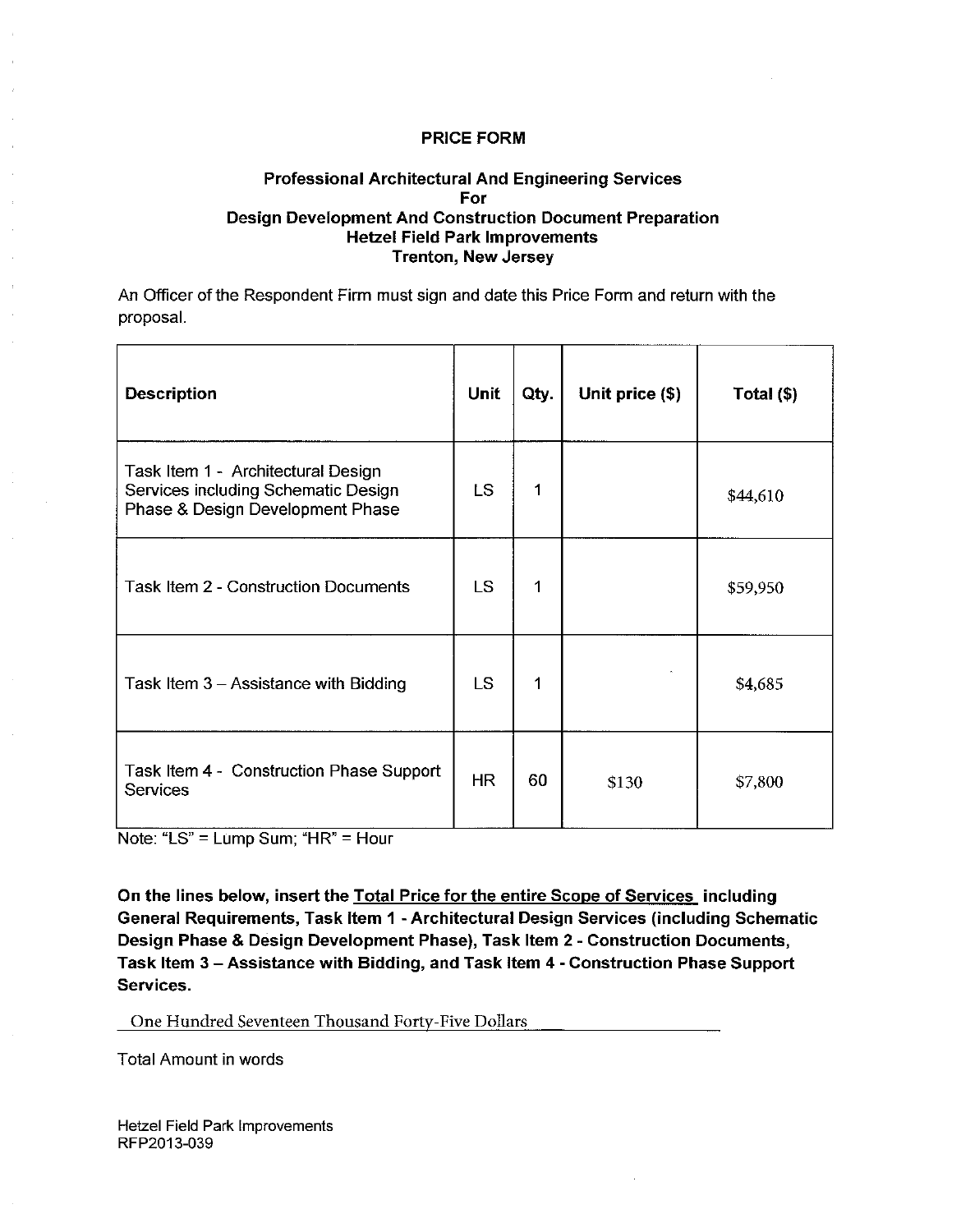$$117,045.00$ 

 $\bar{z}$  $\mathbb{R}^2$  $\bar{\bar{z}}$ 

 $\bar{z}$ 

 $\bar{\beta}$ 

 $\mathbb{R}^2$ 

**Total Amount in numbers** 

The undersigned proposes to furnish and deliver the above goods/services pursuant to the RFP and made part hereof. The price provided in the Price Form shall include all equipment. materials, supplies, labor, subcontractor's fees, per diem, overhead, insurance, profit, taxes, shipping fees, warranties, submittal preparations, conformance with health and safety protocols, compliance with all regulations and other incidentals required to complete the Work as described in the Scope of Services.

 $\overline{\phantom{a}}$ 

| Clarke Caton Hintz                             | 22-2779-153                               |
|------------------------------------------------|-------------------------------------------|
| Company                                        | Federal ID#                               |
| 100 Barrack Street, Trenton, NJ 08608          |                                           |
| <b>Address</b>                                 |                                           |
| <u>Ushliz</u><br>Signature of Authorized Agent | George M. Hibbs. AIA<br><b>Print Name</b> |
| Principal                                      | October 4, 2013                           |
| Title                                          | Date                                      |
| 609-477-7304                                   | ghibbs@cchnj.com                          |
| <b>Telephone Number</b>                        | E-mail Address                            |